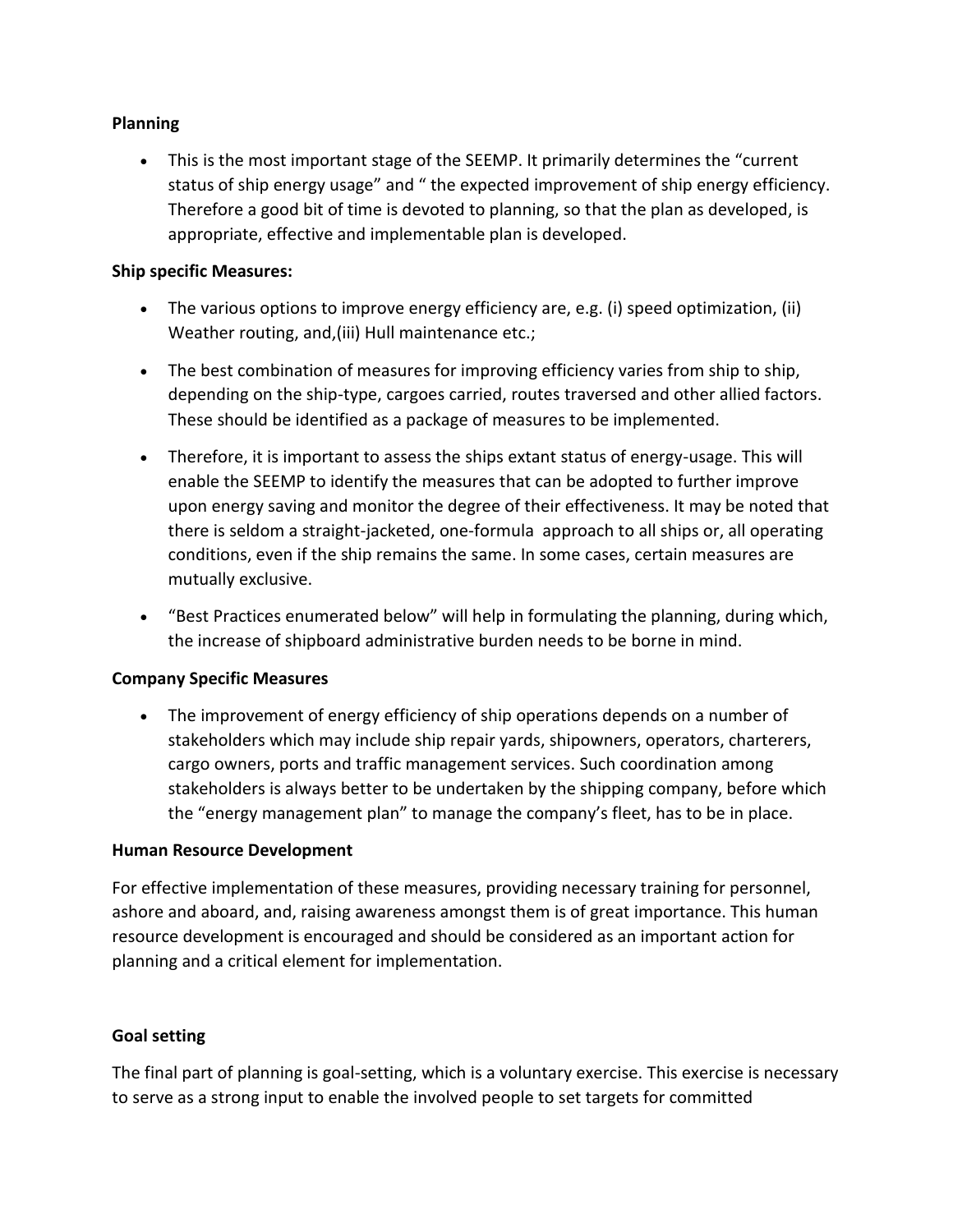implementation of energy efficiency and be able to evolve proper incentives and encouragement to this cause. The goal can be in any form, such as, say, annual fuel consumption or a specific target of the Energy Efficiency Operational Indicator(EEOI). The goal ought to be clearly understandable, relevant and easily measurable.

## **Implementation**

Next a system for implementation of the identified measures ought to be formulated, (i) by developing the procedures for energy management, (ii) by defining the tasks and, (iii) by assigning them a qualified personnel. Therefore, the SEEMP must elaborate the ways in which the measures should be implemented and who must be held accountable for this implementation. The starting and concluding dates of each measure as executed needs to be recorded for self-evaluation at a later stage and should be encouraged. This step could always be included in the planning stage. Reasons for non-implementation of an identified measure, ought to be recorded.

## **Monitoring**

- The energy efficiency of a ship ought to be monitored quantitatively, preferably in relation to an international standard, viz, the EEOI which is an established tool. This provides a quantitative indication of the energy efficiency of a ship and / or fleet in operation, and, can be well used for this purpose. If the EEOI is used for this evaluation, it is necessary that the IMO's MEPC.1/Circ. 684, be referred to for compliance. If beneficial to the ship owning company, other measuring tools could always be deployed, however, in such cases, the method of the monitoring may be determined in advance at the planning stage, itself.
- It may be remembered that continuous and consistent data collection is the very basis of monitoring. The monitoring ought to be consistent and, knowledgeable personnel ought to be developed and made responsible for this purpose. This activity could also be included as a part of the planning exercise. Preferably, monitoring should be carried out by shore staff utilizing the data obtained from existing records(say, official and engineering log books, oil record books), so that administrative burden on ship's staff is not excessive.
- If under any unforeseen circumstances, a ship is pulled-out from its normal schedule and deployed for search and rescue activities, the data obtained during such operations is not to be used for energy efficiency monitoring and, the data as arrived at during search and rescue should be recorded separately.

### **Self Evaluation and Improvement**